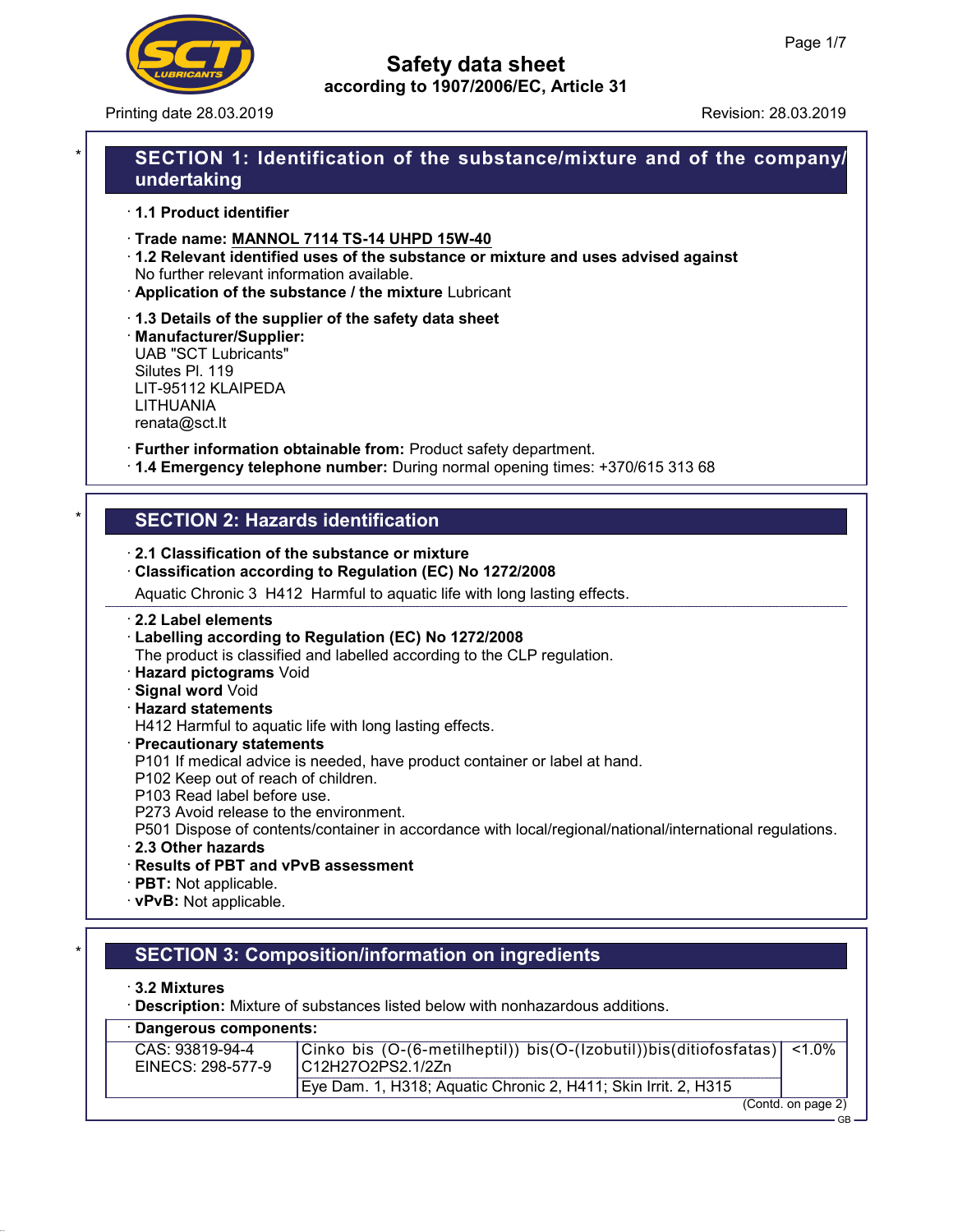

Printing date 28.03.2019 **Revision: 28.03.2019** Revision: 28.03.2019

### Trade name: MANNOL 7114 TS-14 UHPD 15W-40

|                            |                                                                                                                                          | (Contd. of page 1) |
|----------------------------|------------------------------------------------------------------------------------------------------------------------------------------|--------------------|
| CAS: 36878-20-3            | bis(nonilfenil) aminas C30H47N                                                                                                           | $1.0\%$            |
| EINECS: 253-249-4          | Aquatic Chronic 4, H413                                                                                                                  |                    |
| CAS: 125643-61-0           | A mixture of isomers of: C7-9-alkyl-3-(3,5-di-trans-butyl-4-                                                                             | $1.0\%$            |
| ELINCS: 406-040-9          | hydroxyphenyl)propionate                                                                                                                 |                    |
|                            | Aquatic Chronic 4, H413                                                                                                                  |                    |
| CAS: 121158-58-5           | phenol, dodecyl-, branched                                                                                                               | < 0.16%            |
| EC number: 310-154-3       | Repr. 1B, H360F; Skin Corr. 1C, H314; Eye Dam. 1, H318; Aquatic<br>Acute 1, H400 (M=10); Aquatic Chronic 1, H410 (M=10)                  |                    |
| ELINCS: 457-320-2          | $m3$ -thio-1,2:1,3:2,3-tris(m-disulfido-k2S)1,2,3-<br>tris(dialkyldithiocarbamato)-triangulo-trimolybdenum(IV)<br>dialkyldithiocarbamate | $< 0.1\%$          |
|                            | Skin Irrit. 2, H315; Skin Sens. 1B, H317; Aquatic Chronic 3, H412                                                                        |                    |
| · Not dangerous substances |                                                                                                                                          |                    |
|                            | CAS: 9003-29-6 Butene, homopolymer (products derived from either/or But-1-ene/But-2-ene)                                                 | < 0.42%            |
| 4, H413                    | NLP: 500-004-7   Flam. Liq. 2, H225; Asp. Tox. 1, H304; Skin Irrit. 2, H315; Aquatic Chronic                                             |                    |

· Additional information: For the wording of the listed hazard phrases refer to section 16.

# **SECTION 4: First aid measures**

· 4.1 Description of first aid measures

- · After inhalation: Supply fresh air; consult doctor in case of complaints.
- · After skin contact: Generally the product does not irritate the skin.
- · After eye contact: Rinse opened eye for several minutes under running water.
- · After swallowing: If symptoms persist consult doctor.
- · 4.2 Most important symptoms and effects, both acute and delayed
- No further relevant information available.
- $\cdot$  4.3 Indication of any immediate medical attention and special treatment needed No further relevant information available.

## SECTION 5: Firefighting measures

- · 5.1 Extinguishing media
- · Suitable extinguishing agents:
- CO2. Do not use water.

Use fire extinguishing methods suitable to surrounding conditions.

Foam

Fire-extinguishing powder

Sand

- · For safety reasons unsuitable extinguishing agents: Water
- · 5.2 Special hazards arising from the substance or mixture No further relevant information available.
- · 5.3 Advice for firefighters
- · Protective equipment: No special measures required.
- · Additional information

Dispose of fire debris and contaminated fire fighting water in accordance with official regulations.

(Contd. on page 3)

GB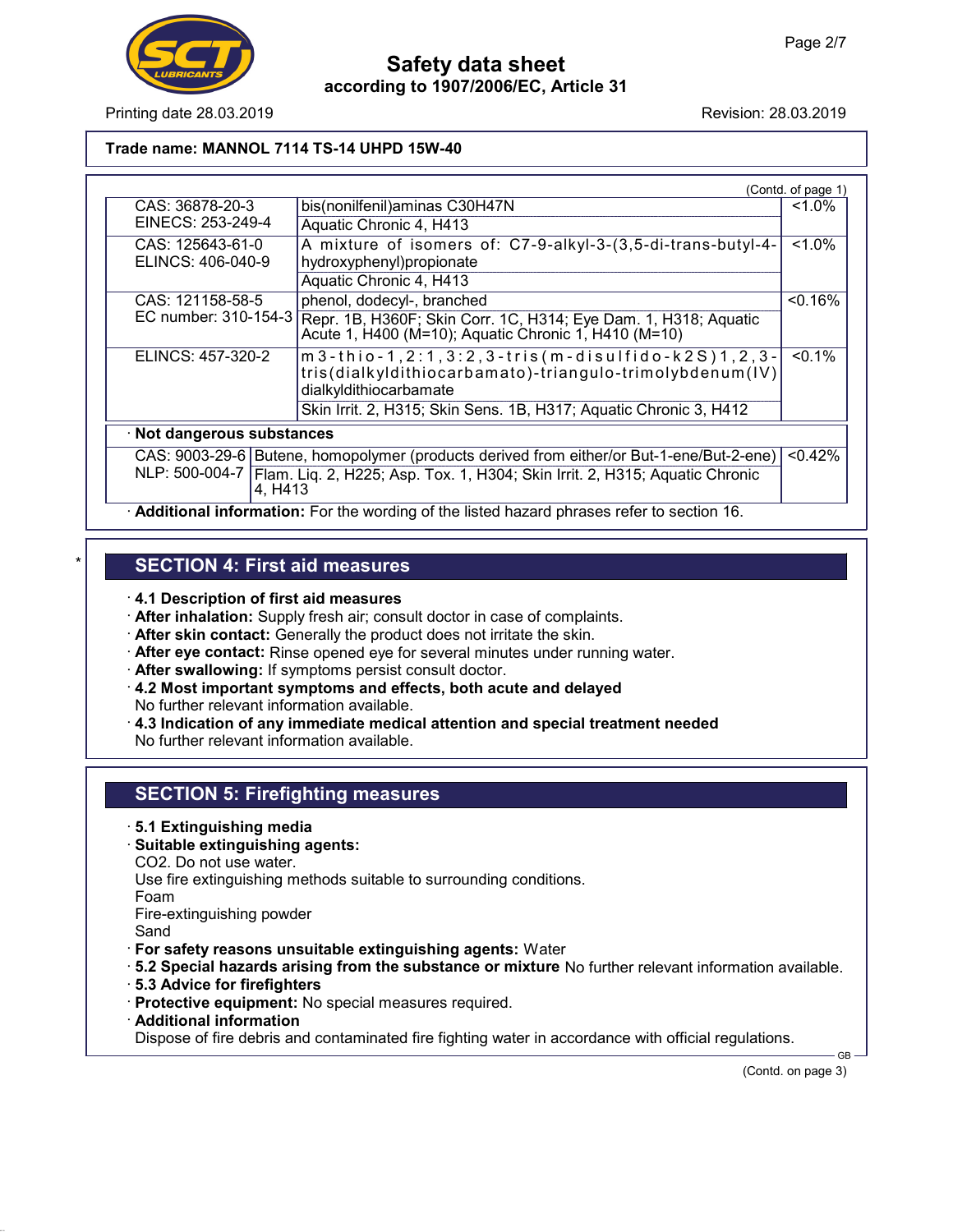

Printing date 28.03.2019 **Revision: 28.03.2019** Revision: 28.03.2019

### Trade name: MANNOL 7114 TS-14 UHPD 15W-40

(Contd. of page 2)

# **SECTION 6: Accidental release measures**

- · 6.1 Personal precautions, protective equipment and emergency procedures Ensure adequate ventilation Particular danger of slipping on leaked/spilled product. Wear protective clothing. · 6.2 Environmental precautions:
- Do not allow product to reach sewage system or any water course. Inform respective authorities in case of seepage into water course or sewage system. Do not allow to enter sewers/ surface or ground water.
- · 6.3 Methods and material for containment and cleaning up: Absorb with liquid-binding material (sand, diatomite, acid binders, universal binders, sawdust). Dispose contaminated material as waste according to item 13.
- · 6.4 Reference to other sections See Section 7 for information on safe handling. See Section 8 for information on personal protection equipment. See Section 13 for disposal information.

# **SECTION 7: Handling and storage**

· 7.1 Precautions for safe handling No special precautions are necessary if used correctly.

- · Information about fire and explosion protection: No special measures required.
- · 7.2 Conditions for safe storage, including any incompatibilities
- · Storage:

· Requirements to be met by storerooms and receptacles: No special requirements.

- · Information about storage in one common storage facility: Not required.
- · Further information about storage conditions: None.
- · 7.3 Specific end use(s) No further relevant information available.

# SECTION 8: Exposure controls/personal protection

· Additional information about design of technical facilities: No further data; see item 7.

- · 8.1 Control parameters
- · Ingredients with limit values that require monitoring at the workplace:

The product does not contain any relevant quantities of materials with critical values that have to be monitored at the workplace.

- · Additional information: The lists valid during the making were used as basis.
- · 8.2 Exposure controls
- · Personal protective equipment:
- · General protective and hygienic measures: Wash hands before breaks and at the end of work.
- · Respiratory protection: Not required.
- · Protection of hands:

The glove material has to be impermeable and resistant to the product/ the substance/ the preparation. Due to missing tests no recommendation to the glove material can be given for the product/ the preparation/ the chemical mixture.

Selection of the glove material on consideration of the penetration times, rates of diffusion and the degradation

(Contd. on page 4) GB-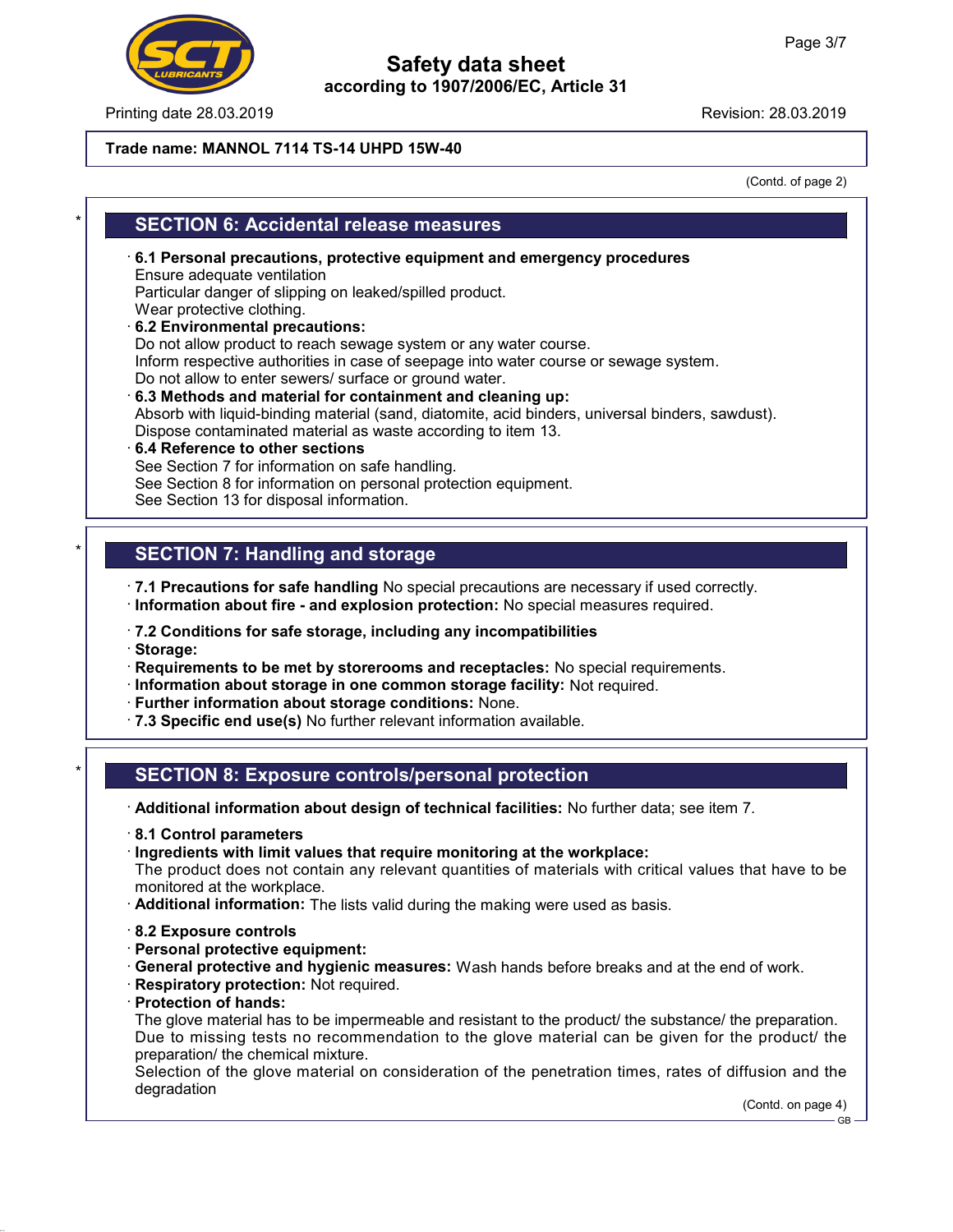

Printing date 28.03.2019 **Revision: 28.03.2019** Revision: 28.03.2019

### Trade name: MANNOL 7114 TS-14 UHPD 15W-40

· Material of gloves

(Contd. of page 3)

The selection of the suitable gloves does not only depend on the material, but also on further marks of quality and varies from manufacturer to manufacturer. As the product is a preparation of several substances, the resistance of the glove material can not be calculated in advance and has therefore to be checked prior to the application.

· Penetration time of glove material The exact break through time has to be found out by the manufacturer of the protective gloves and has to be observed.

· Eye protection: Goggles recommended during refilling

| <b>SECTION 9: Physical and chemical properties</b>        |                                               |  |
|-----------------------------------------------------------|-----------------------------------------------|--|
| 9.1 Information on basic physical and chemical properties |                                               |  |
| <b>General Information</b>                                |                                               |  |
| · Appearance:                                             |                                               |  |
| Form:                                                     | Liquid                                        |  |
| Colour:                                                   | Yellow-brown                                  |  |
| Odour:                                                    | Specific type                                 |  |
| <b>Odour threshold:</b>                                   | Not determined.                               |  |
| · pH-value:                                               | Not determined.                               |  |
| <b>Change in condition</b>                                |                                               |  |
| <b>Melting point/freezing point:</b>                      | $-40 °C$                                      |  |
| Initial boiling point and boiling range: >350 °C          |                                               |  |
| · Flash point:                                            | >220 °C                                       |  |
| · Flammability (solid, gas):                              | Not applicable.                               |  |
| <b>Decomposition temperature:</b>                         | Not determined.                               |  |
| · Auto-ignition temperature:                              | Product is not selfigniting.                  |  |
| <b>Explosive properties:</b>                              | Product does not present an explosion hazard. |  |
| <b>Explosion limits:</b>                                  |                                               |  |
| Lower:                                                    | Not determined.                               |  |
| Upper:                                                    | Not determined.                               |  |
| · Vapour pressure:                                        | Not determined.                               |  |
| Density at 20 °C:                                         | $0.872$ g/cm <sup>3</sup>                     |  |
| <b>Relative density</b>                                   | Not determined.                               |  |
| · Vapour density                                          | Not determined.                               |  |
| <b>Evaporation rate</b>                                   | Not determined.                               |  |
| Solubility in / Miscibility with                          |                                               |  |
| water:                                                    | Not miscible or difficult to mix.             |  |
| · Partition coefficient: n-octanol/water:                 | Not determined.                               |  |
| · Viscosity:                                              |                                               |  |
| Dynamic:                                                  | Not determined.                               |  |
| Kinematic at 40 °C:                                       | $>95$ mm <sup>2</sup> /s                      |  |
|                                                           | (Contd. on page 5)                            |  |
|                                                           | $GR -$                                        |  |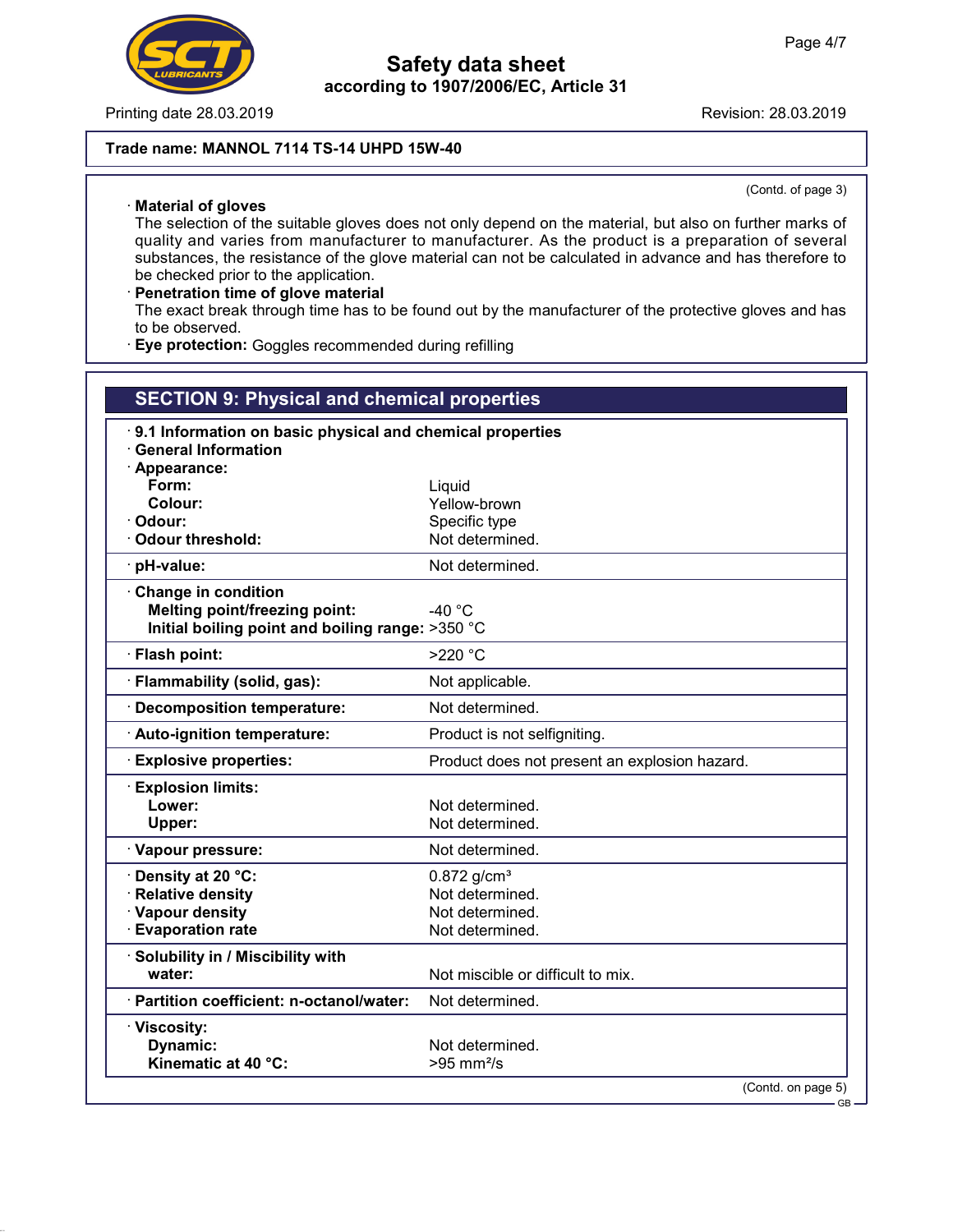

Printing date 28.03.2019 **Printing date 28.03.2019** 

#### Trade name: MANNOL 7114 TS-14 UHPD 15W-40

|                         |                                            | (Contd. of page 4) |
|-------------------------|--------------------------------------------|--------------------|
| Solvent content: \      |                                            |                    |
| VOC (EC)                | $0.00 \%$                                  |                    |
| Solids content:         | $0.0\%$                                    |                    |
| ⋅ 9.2 Other information | No further relevant information available. |                    |
|                         |                                            |                    |

## SECTION 10: Stability and reactivity

- · 10.1 Reactivity No further relevant information available.
- · 10.2 Chemical stability
- · Thermal decomposition / conditions to be avoided:
- No decomposition if used according to specifications.
- · 10.3 Possibility of hazardous reactions No dangerous reactions known.
- · 10.4 Conditions to avoid No further relevant information available.
- · 10.5 Incompatible materials: No further relevant information available.
- · 10.6 Hazardous decomposition products:
- Carbon monoxide Aldehyde Poisonous gases/vapours
- Carbon dioxide

# SECTION 11: Toxicological information

- · 11.1 Information on toxicological effects
- · Acute toxicity Based on available data, the classification criteria are not met.
- · Primary irritant effect:
- · Skin corrosion/irritation Based on available data, the classification criteria are not met.
- · Serious eye damage/irritation Based on available data, the classification criteria are not met.
- · Respiratory or skin sensitisation Based on available data, the classification criteria are not met.
- · CMR effects (carcinogenity, mutagenicity and toxicity for reproduction)
- · Germ cell mutagenicity Based on available data, the classification criteria are not met.
- · Carcinogenicity Based on available data, the classification criteria are not met.
- · Reproductive toxicity Based on available data, the classification criteria are not met.
- · STOT-single exposure Based on available data, the classification criteria are not met.
- · STOT-repeated exposure Based on available data, the classification criteria are not met.
- · Aspiration hazard Based on available data, the classification criteria are not met.

# **SECTION 12: Ecological information**

- · 12.1 Toxicity
- · Aquatic toxicity:

121158-58-5 phenol, dodecyl-, branched

 $EC50|0.765$  mg/kg (daphnia)

- · 12.2 Persistence and degradability No further relevant information available.
- · 12.3 Bioaccumulative potential No further relevant information available.
- · 12.4 Mobility in soil No further relevant information available.

(Contd. on page 6)

GB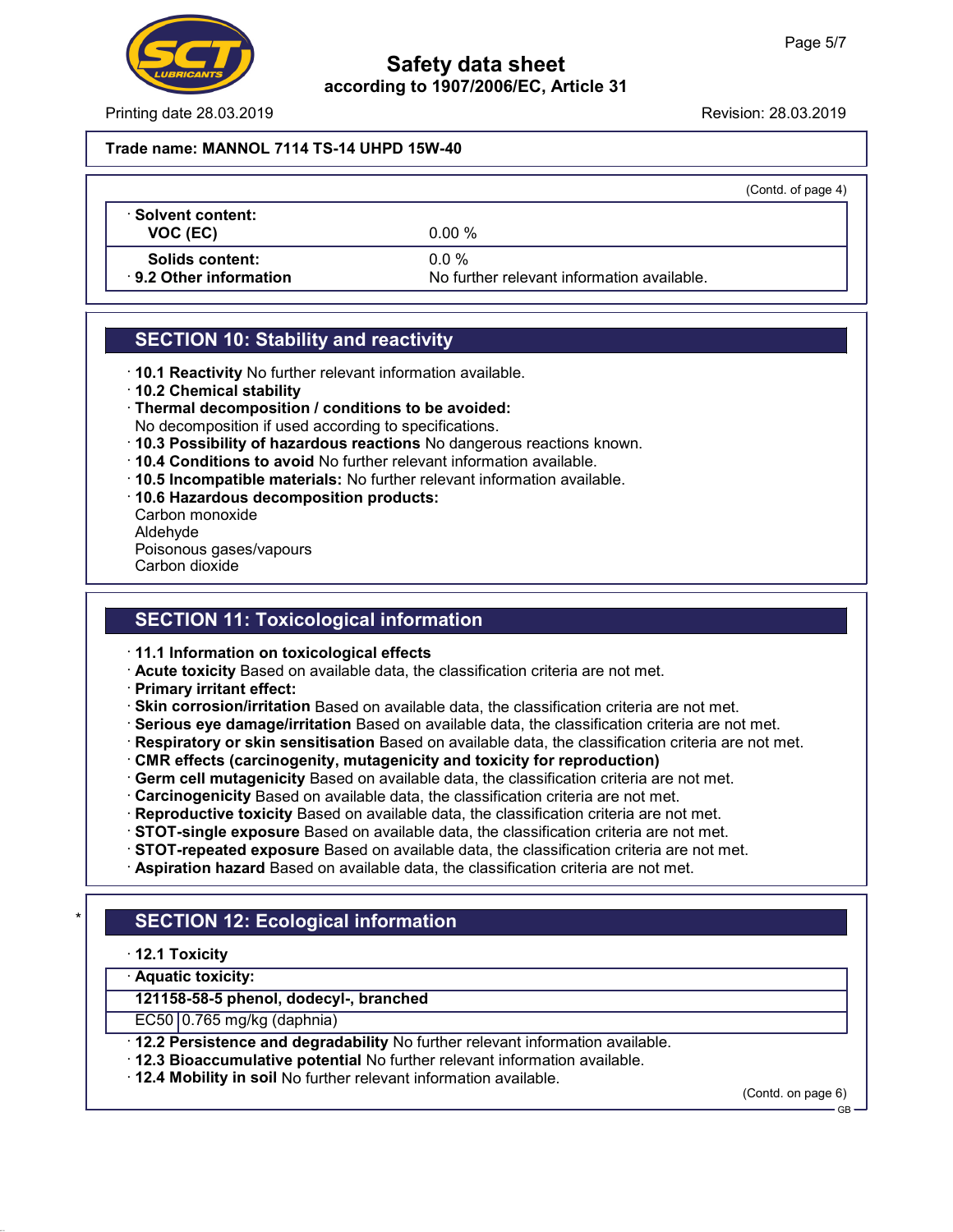

Printing date 28.03.2019 **Revision: 28.03.2019** Revision: 28.03.2019

### Trade name: MANNOL 7114 TS-14 UHPD 15W-40

(Contd. of page 5)

- · Ecotoxical effects:
- · Remark: Harmful to fish
- · Additional ecological information:
- · General notes:

Water hazard class 2 (German Regulation) (Self-assessment): hazardous for water Do not allow product to reach ground water, water course or sewage system. Danger to drinking water if even small quantities leak into the ground. Harmful to aquatic organisms

- 
- · 12.5 Results of PBT and vPvB assessment
- · PBT: Not applicable.
- · vPvB: Not applicable.
- · 12.6 Other adverse effects No further relevant information available.

## **SECTION 13: Disposal considerations**

- · 13.1 Waste treatment methods
- · Recommendation

Must not be disposed together with household garbage. Do not allow product to reach sewage system.

#### · European waste catalogue

- HP 14 Ecotoxic
- · Uncleaned packaging:
- · Recommendation: Disposal must be made according to official regulations.

| <b>SECTION 14: Transport information</b>                                          |                 |  |
|-----------------------------------------------------------------------------------|-----------------|--|
| · 14.1 UN-Number<br>· ADR, ADN, IMDG, IATA                                        | not regulated   |  |
| 14.2 UN proper shipping name<br>· ADR, ADN, IMDG, IATA                            | not regulated   |  |
| 14.3 Transport hazard class(es)                                                   |                 |  |
| · ADR, ADN, IMDG, IATA<br>· Class                                                 | not regulated   |  |
| 14.4 Packing group<br>· ADR, IMDG, IATA                                           | not regulated   |  |
| ⋅14.5 Environmental hazards:                                                      | Not applicable. |  |
| 14.6 Special precautions for user                                                 | Not applicable. |  |
| 14.7 Transport in bulk according to Annex II of<br><b>Marpol and the IBC Code</b> | Not applicable. |  |
| · UN "Model Regulation":                                                          | not regulated   |  |

(Contd. on page 7)

GB